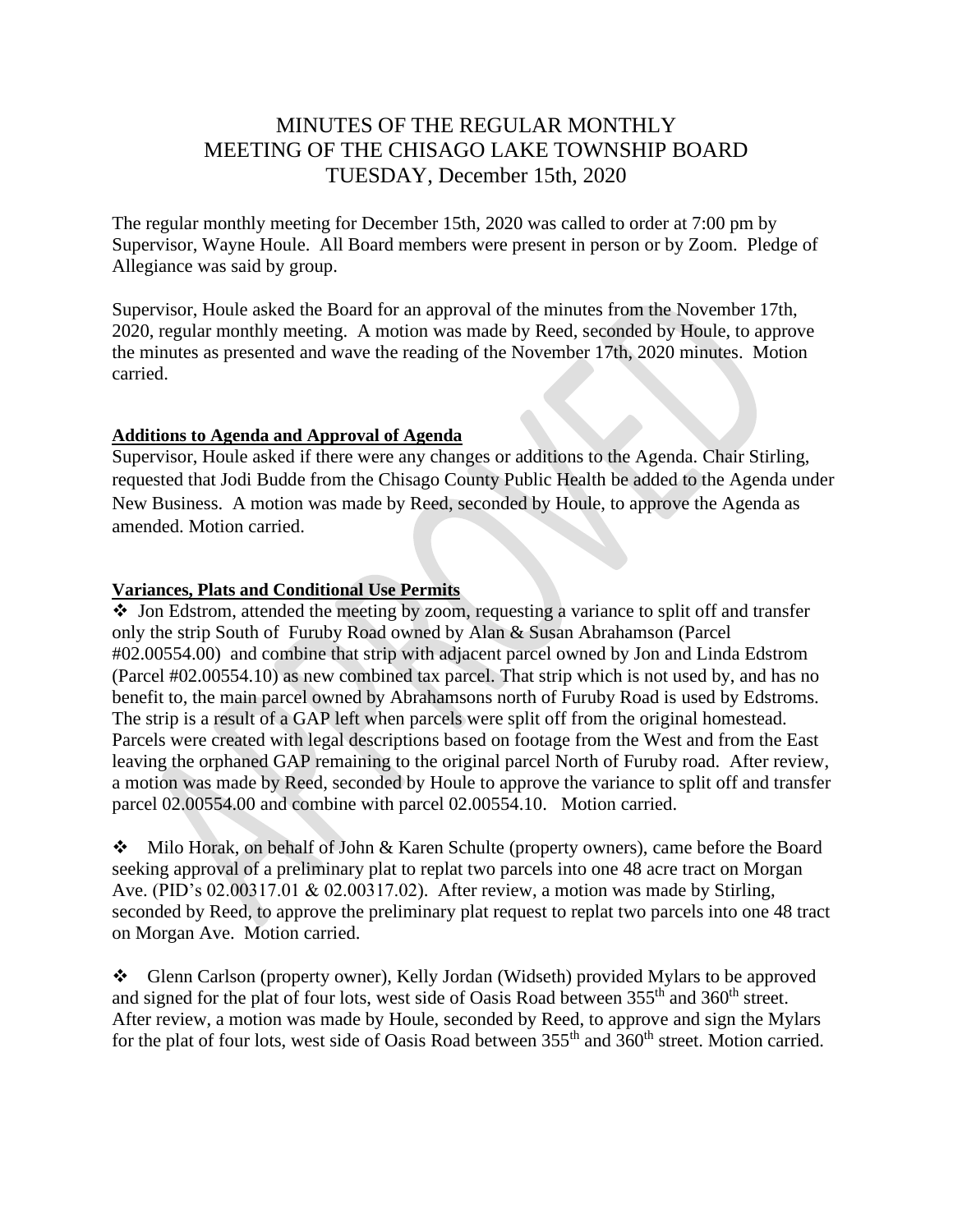Page 2 of December 2020 Minutes

# **Old Business**

❖ Clerk Peterson reported that she spoke with Bob Schmidt from Lakes Telecom with an update on the Audio/Video System. He informed her that the 86' display has been shipped and once Bob receives the display he will set a date for installation.

The Board determined, (as a result of an on-site inspection that all roads within the Plats of Saddle Shores 1 and 2, to include: Maxwell Rd from Morgan Ave east to its terminus,  $263^{\text{rd}}$  Ln from Maxwell Rd to Newton Ave., Newton Ave. from Maxwell Rd north to its terminus), to adopt a resolution to erect regulatory speed signs in Rural Residential District. After review, a motion was made Reed, seconded by Stirling to adopt the Resolution to erect Regulatory Speed Signs in Rural Residential District. Motion carried.

# **New Business**

❖ Engineer, Dan Boyum came before the Board to explain the LRIP (Local Road Improvement Program). The Township is interested in applying for this grant to upgrade  $250<sup>th</sup>$ Street in the southern part of the township. After discussion, a motion was made by Reed, seconded by Stirling to move forward, and hire Dan Boyum at Stantec to put together an application to submit to the county to apply for the grant funding to upgrade  $250<sup>th</sup>$  Street. Motion carried.

❖ The Board received an application from Xcel Energy for permission to replace Underground cable with-in ROW: An underground service replacement from Private property at 24751 Morgan Ave. to ROW on east side of Morgan Ave. After review, a motion was made by Reed, seconded by Stirling, to approve the Xcel application. Motion approved.

❖ The Board was asked to approve the following election judges for the Township election, March 9, 2021: Judy Nelson, Terrie Johnson, Jeanette Peterson, and Jim Stafki. After review, a motion was made by Reed, seconded by Stirling to approve the list of judges. Motion carried.

❖ Next the Board was asked to approve Resolution #20-12-15 appointing the 2021 Absentee Ballot Board for the March 9, 2021, Township Election. A motion was made by Reed, seconded by Stirling to approve Resolution #20-12-15 appointing the 2021 Absentee Ballot Board for the March 9, 2021, Township Election. Motion carried.

❖ Chair Stirling presented a proposal to the Board giving a 3% salary increase to the maintenance crew along with the Janitor. After review, a motion was made by Houle, seconded by Reed to approve the proposed salary increases effective January 1, 2021, to the maintenance crew, with the exception, of the Janitor. Motion carried.

| Matt Wikelius  |                | from $$28.22/hr$ | to | \$29.07/hr                       |
|----------------|----------------|------------------|----|----------------------------------|
| Dale Anderson  |                | from $$24.72/hr$ | to | \$25.46/hr                       |
| Kent Reed      |                | from $$23.88/hr$ | to | $$24.60/hr - Monday$ thru Friday |
| Kent Reed      |                | from $$35.87/hr$ | to | $$36.95/hr - weekend/holidays$   |
| Mary Hultquist | will remain at |                  |    | \$600/m <sub>o</sub>             |